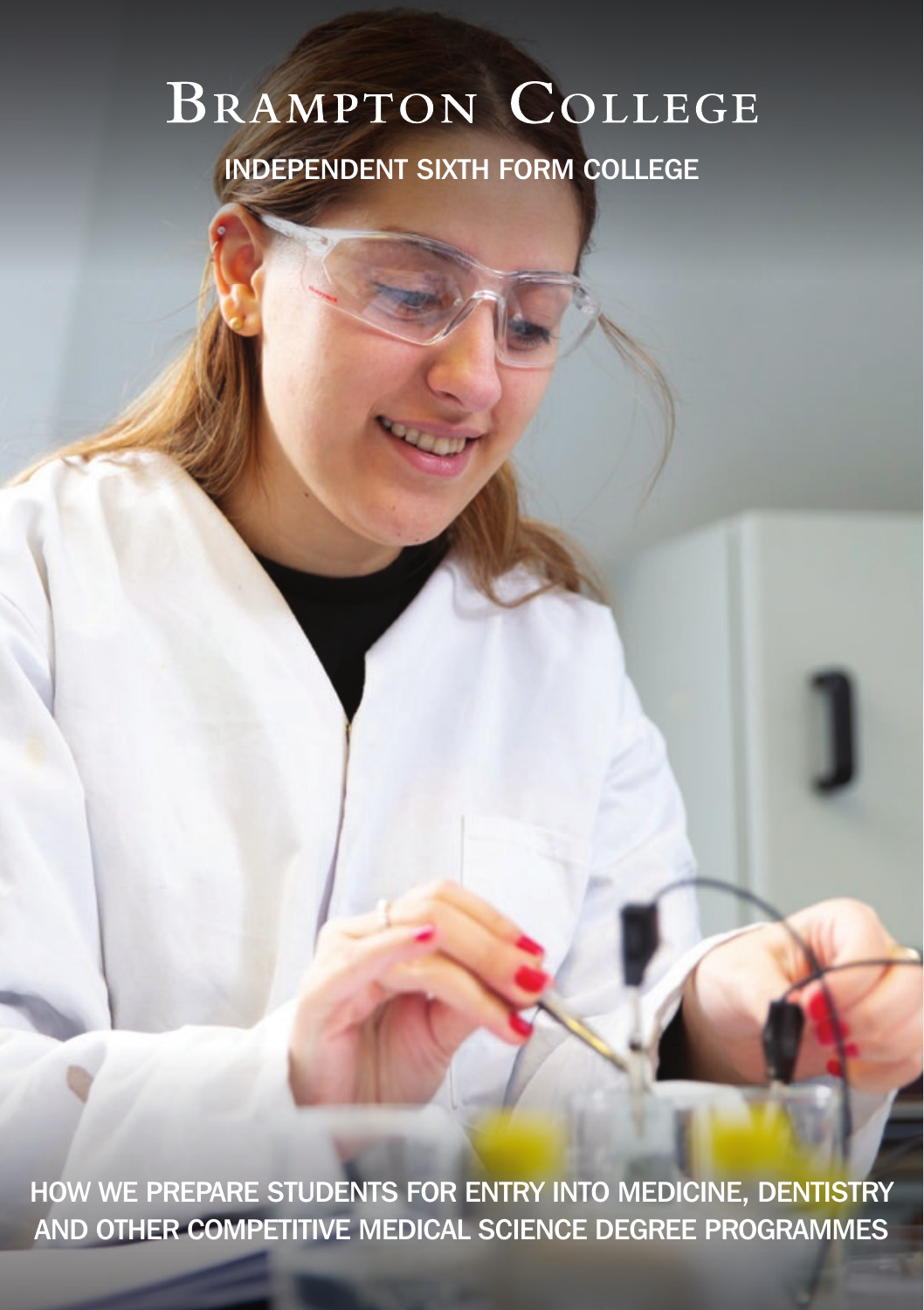*"Students receive excellent guidance regarding university admission. They are carefully and skilfully advised about appropriate courses and universities. In addition, there is a medical forum which thoroughly prepares students for the rigorous admission processes for medicine and related courses. Potential applicants for other courses are given appropriate subject support in addition to interview guidance and practice. Experienced careers advisors are available at the college for one-to-one advice."*

Independent Schools Inspectorate Report

Gaining a place at university to study medicine, dentistry or similarly competitive degree programmes requires commitment, dedication and a focused plan. At Brampton College our team of experts helps students devise a plan from selecting the most appropriate universities all the way through to preparing for interview and beyond.

Many students join Brampton because they know they have an ambition to apply for one of these competitive courses. Others are encouraged to do so once they have joined us. However it is only under the guidance of our specialist staff that students are able to realise their ambitions. Our experience and success is unrivalled, with over 700 students gaining places to read medically related degree programmes since 2000.

### OUR RECENT RECORD

In 2020 no fewer than 16 of our students (over 10% of the year group) achieved places to study Medicine or Dentistry at universities in the UK. Several others secured places to study Biomedical Sciences, Pharmacy and other competitive degree programmes. This year's cohort is following a similar pattern with several students currently holding offers to read Medicine and Dentistry at top universities including Oxford, Cardiff and Manchester.



Student examples include Joyce Kam, who completed a one year A level course at Brampton College and achieved A\*A\*A\* in Biology, Chemistry and Mathematics and a grade A in AS Physics. She has progressed to study Medicine at King's College London.

Michael Gabai completed his A levels at Brampton College and achieved A\*AA in Biology, Chemistry and Modern Hebrew. He secured an unconditional offer to study Medicine at University College London.

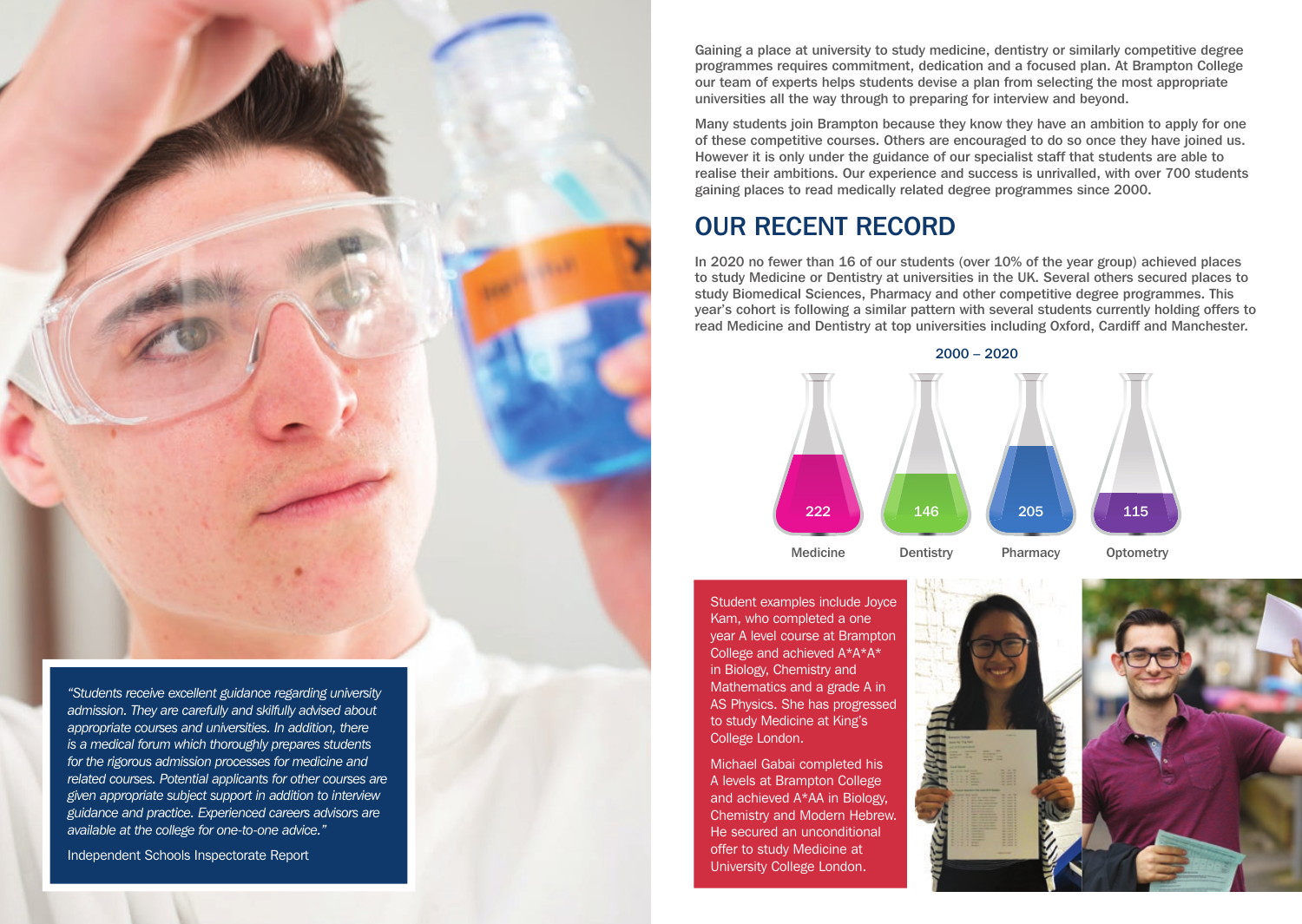# THE COLLEGE MEDICAL PROGRAMME

#### Choosing your degree programme:

- Brampton College has two experienced and highly qualified careers advisers who meet with all students at the beginning of their course of study to help ensure they select the degree that is right for them.
- They are exceptionally skilled in profiling each student's background to offer the most appropriate advice. For GCSE students, this may include advice about A level subject choices; for A level students, advice on which degree programmes are most suitable for them; and for one year A level students, advice on the best universities to apply to as second-time applicants.

#### If Medicine, Dentistry or other medical science programme is right for you:

You will be immediately enrolled into our Medical School Forum led by Vice Principal, John Wilson. John has over 15 years' experience advising students on entry to Medical School, Dental School and other competitive degree programmes. He has a degree in Biological Sciences from the University of Oxford and has been a lay member of the admissions panel at UCL, King's College, Imperial College and Queen Mary University for several years.

#### The forum meets weekly and is a popular society of like-minded students with similar ambitions. At the forum students will:

- Identify and refine their motivation for studying Medicine or Dentistry. We encourage participants to reflect on their experience and demonstrate not only why they want to study Medicine but also why they believe they are able to enter their chosen careers.
- Develop knowledge of the NHS and the professions themselves as well as sharing and building scientific knowledge and understanding.
- Learn how to reflect on their skills and to demonstrate how they can be transferred to the careers they are planning to follow.
- Apply their understanding of Medical ethics and the NHS core values, and learn how to relate these to their own experiences.
- Practise public speaking and interview technique in sessions that move them out of their comfort zone to develop self-confidence and the ability to articulate their knowledge of and passion for their chosen subjects.

#### Practice with entrance exams

- Medical Schools in the UK require applicants to sit either the UCAT (University Clinical Aptitude Test) or the BMAT (BioMedical Admissions Test).
- Each test puts different pressures on students and tests different skills. Our experienced team will guide applicants through each part of the test to build skills and confidence and maximise their chances of success.

#### Mock interview practice

- As students begin to be offered interviews, we offer one-on-one bespoke interview practice tailored to the individual and to the universities they have applied to.
- Many universities now offer 'MMI' interviews (Multiple Mini-Interviews) which require a different approach to the traditional panel-based interview.
- Our students are coached for both styles of interview both in a group setting and on an individual basis.

#### Post-application support

- After students have applied, our support continues, as many students require assistance with responding to universities, dealing with 'changed-course offers' or with planning additional applications – for example to universities outside the UK.
- Students may require support and advice on A level results day and we continue to support them after they have left the college if they make post A level applications.

#### Other support throughout the course:

Mock interview days - A2 and A1 students have a full day of interview practice with a guest interviewer who may be a medical student or practising doctor or dentist.

Higher Education Preparation day – a seminar for AS students in January each year followed by a talk from a leading university for parents.

Career Options workshops – off-timetable career workshops for students in their first year of A level.

UCAS week – every summer term, we hold a full week of activities tailored to the specific subject areas students wish to apply for.

UCAT workshop day – in the summer term for all students who plan to apply to UCAT universities.

# WHAT ABOUT OTHER MEDICALLY RELATED COURSES?

Our students may be found on a variety of demanding medically related courses including Physiotherapy, Radiography, Speech Therapy, Audiology and Nursing, amongst others.

There are many alternatives to Medicine and Dentistry, one of which is Bioengineering. Bioengineering is an innovative course which allows students to apply engineering principles to solve medical problems, like advanced joint replacement, prosthetic limbs, heart valves, medical devices and tissue engineering for organ repair.

Biomedical Sciences and Neuroscience have also received many successful applications, and our most recent leavers can be found studying these courses at King's, Imperial, UCL, Manchester, Nottingham and Warwick.

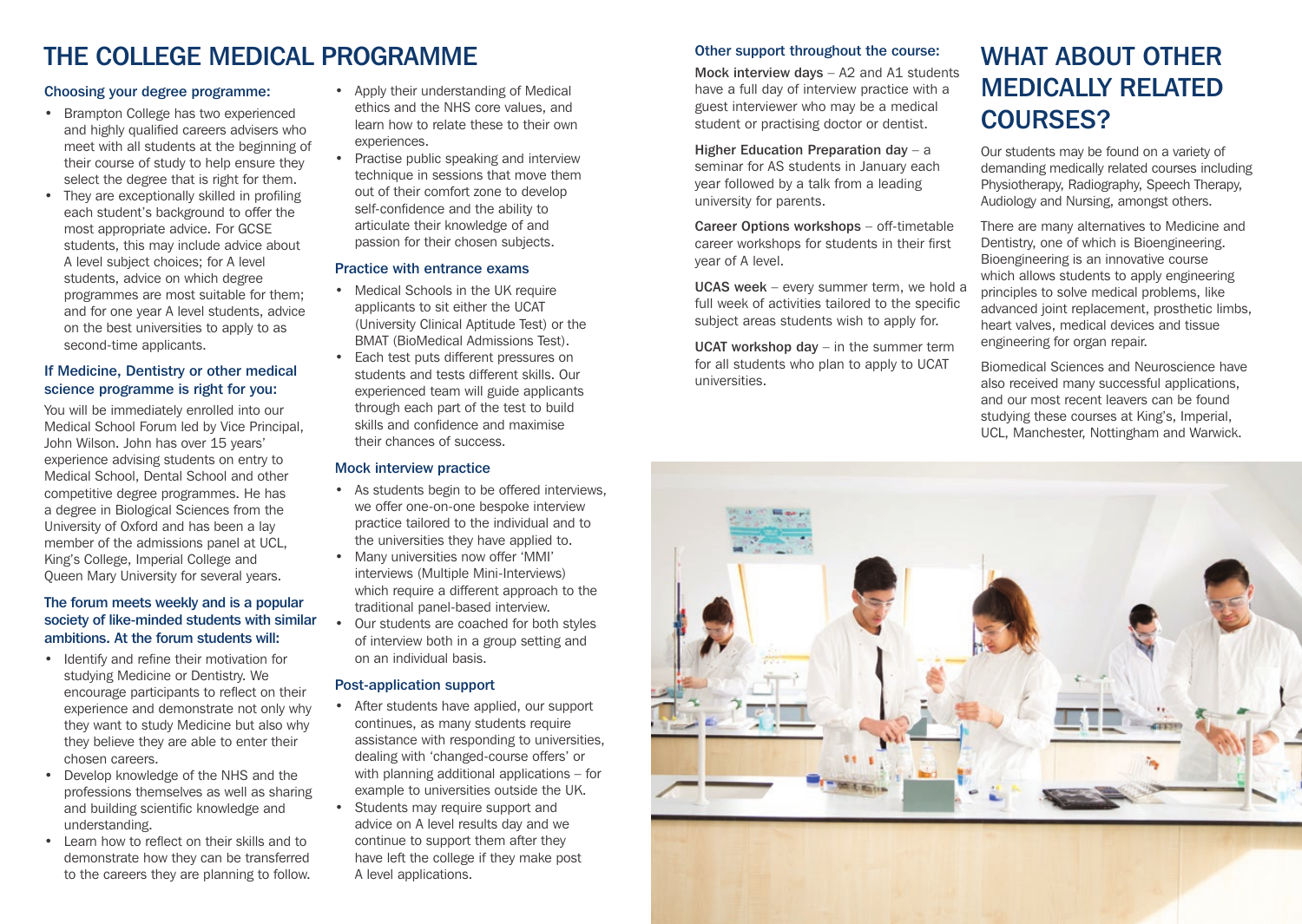### THE STUDENT EXPERIENCE AT BRAMPTON COLLEGE

*"What makes Brampton different is the level of support you receive. I was used to teachers who weren't proactive or collaborative, but here you can ask teachers anything and they're always at hand. It's always been my dream to study Medicine and I'm so pleased I stuck to my guns."*

Dipen re-sat Biology and achieved an  $A^*$  and a place at the University of East Anglia to read Medicine.

*"Compared to my previous school, Brampton was more focused on each individual and offered greater support. The variety of revision resources provided was a defining factor. I would like to thank my teachers for their expertise in the subjects they taught and for building my confidence!"*

Nimrah achieved a place to study Medicine at Anglia Ruskin University having improved her grades from BB to A\*A\*.

*"Brampton prepared me for my exams and helped me to become a more independent person - so it was easy for me to transition from being an A level student to a university student. Teachers ensured that every query was answered, no matter how big* 

*or small, which increased my confidence, preparing me for studying Medicine."*

Asveny achieved a place to study Medicine at the University of Liverpool.